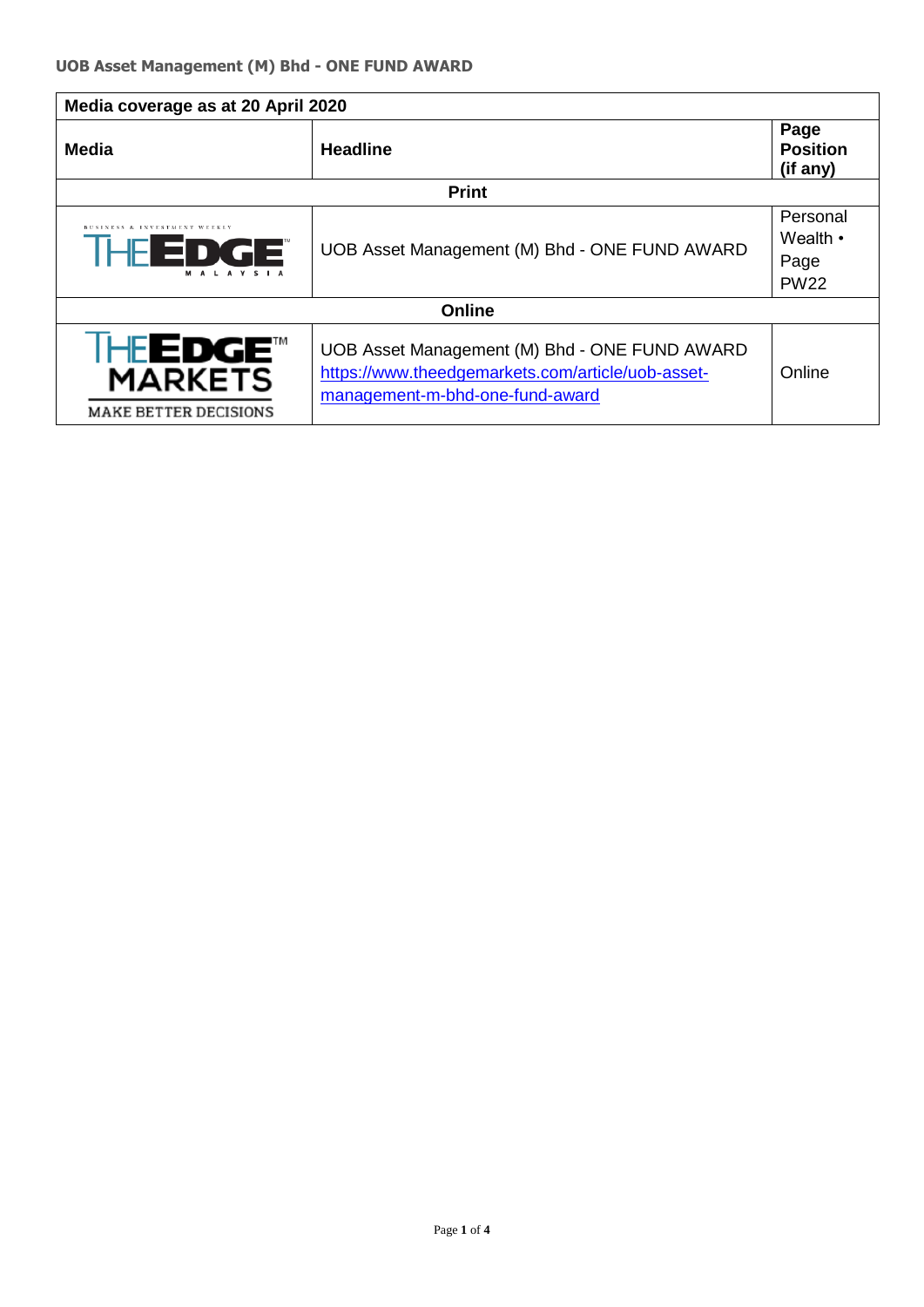

**Headline** : UOB Asset Management (M) Bhd ONE FUND AWARD

**Media** : *The Edge Malaysia*

**Date** : 20 April 2020

Page : Personal Wealth • Page: PW22

Eng

## **UOB Asset Management (M) Bhd**

ONE FUND AWARD

OB Asset Management (M) Bhd bagged an award at the Refinitiv Lipper Fund Awards 2020. Its UOB United Income Plus fund won the award for Best Mixed Asset MYR Conservative in the three-year categor

The fund, which provided investors with a return of 17.51% for the three years ended Dec 31, 2019, is a mixed asset fund. Its equity exposure is set at a maximum of 30% while the remainder is a combination of fixed-income assets and cash holdings. Due to the asset allocation, the fund is inherently less volatile, especially during periods of market turbulence, says UOB Asset Management chief investment officer Francis Eng.

According to him, the strategy was to generate stable returns from fixed income and get an additional boost from equities. As 2019 was largely a strong year for fixed-income returns, the fund's conservative nature was an inherent advantage.

'We managed to further boost returns with our equity exposure. The generally poor performance of markets in 2018 provided fertile conditions for us as stock pickers in 2019," says Eng.

"As an investment house that emphasises a bottom-up approach, we were able to buy into quality companies at very reasonable prices. Our stock selection was a significant contributor to the fund's outperformance last year.

He adds that 2020 is expected to see much more volatility, particularly with the heightened uncertainty over the Covid-19 pandemic

| <b>FUND</b>                                   | United Income Plus    |       |  |
|-----------------------------------------------|-----------------------|-------|--|
| AWARD                                         | Mixed Asset MYR       |       |  |
|                                               | Conservative (3 years |       |  |
| <b>FUND SIZE</b>                              | RM40.5 million        |       |  |
| <b>FUND MANAGER</b>                           | Francis Eng           |       |  |
| RETURNS FOR PERIODS<br>ENDED DEC 31, 2019 (%) | 1 year                | 11.73 |  |
|                                               | 3 years               | 17.51 |  |
|                                               |                       |       |  |

and its impact on the global economy. "The outlook for fixed income is mildly positive. Meanwhile, central banks are expected to cut interest rates further and keep monetary policies loose. They have launched bond-buying schemes and announced several measures to inject much needed liquidity into the financial system.

"In the absence of any inflationary pressure, we expect the low interest rate environment to persist. In the near term, the debt markets are expected to be volatile."

Under the circumstances, the prospects of equities are looking challenging in the near term, largely due to the economic fallout from the pandemic. To this end, Eng believes that a combination of fiscal policy, central bank action and effective healthcare measures will help mitigate the impact of Covid-19 on the markets. "Assuming that the situation improves in the second half of this year [given the measures taken by the government], this could set the foundation for an economic recovery

in late 2020 and the following year," he says. Bearing these factors in mind, Eng's investment thesis for the year is to continue relying on fixed income to generate stable returns in what has been a very volatile year<br>for the stock market thus far. "The portfolio will be anchored by fixed income which, in turn, will be supported by low interest rates<br>and continued monetary easing to deal with the [economic effects of the] pandemic. We raised some cash earlier on and are waiting to deploy into equities at the right opportunity," he says.

While it will be difficult to predict the end of the pandemic, a look back at previous outbreaks indicates that markets tend to bottom out when the number of new cases hits a peak, says Eng. In the meantime, the broad market sell-offs over the last few weeks have presented some of the best buying opportunities in<br>a very long time. "If the market selldown continues, investors will be able to buy into quality companies at bargain prices. However, this needs to be balanced against the possibility of Covid-19 having a more extensive and extended impact than previ-<br>ously anticipated." - By Oliver Christopher Gomez  $\mathbf{u}$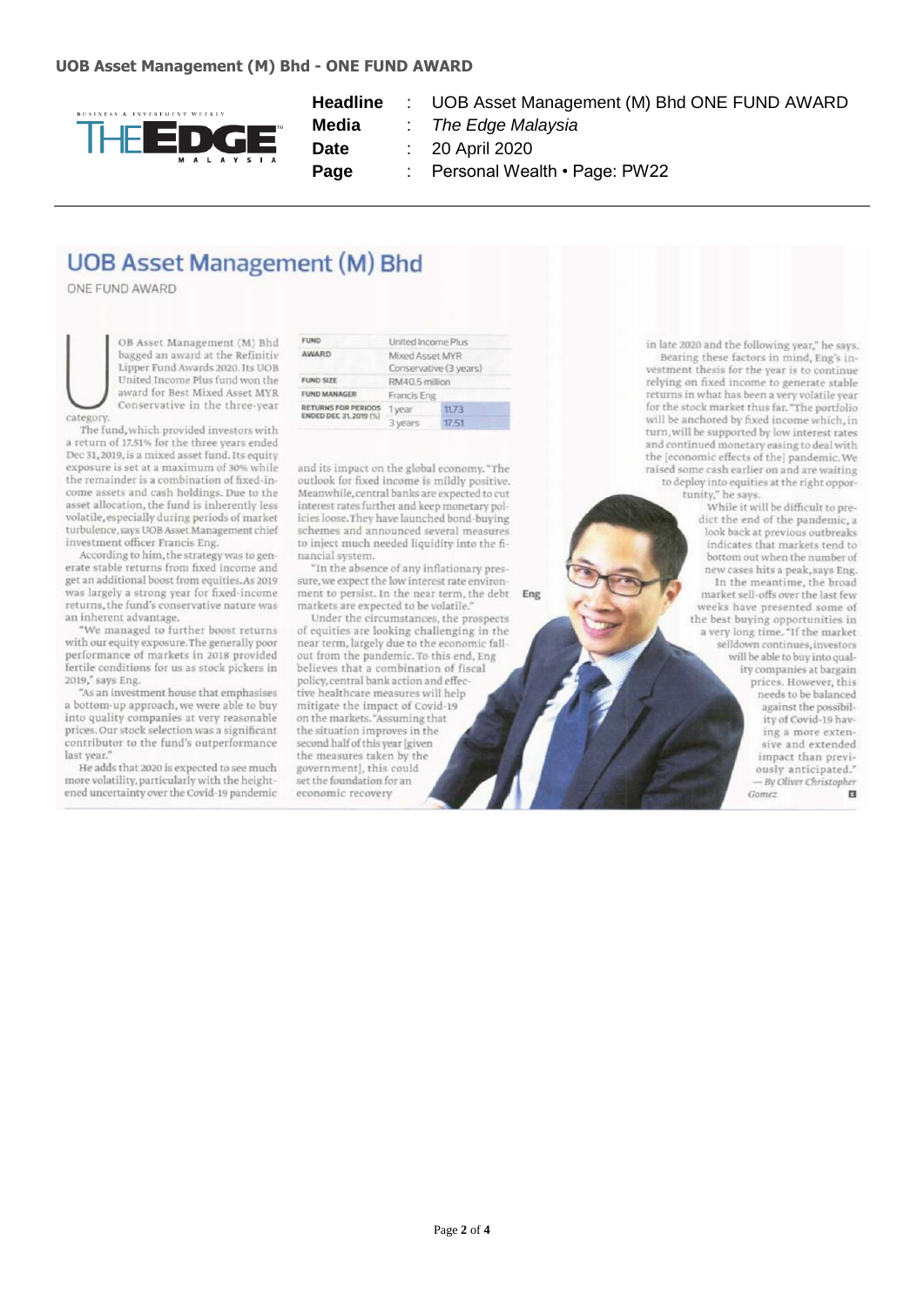

- **Headline** : UOB Asset Management (M) Bhd ONE FUND AWARD
- **Media** : *[www.theedgemarkets.com](http://www.theedgemarkets.com/)*
- **Date** : 20 April 2020

**Page** : [https://www.theedgemarkets.com/article/uob-asset](https://www.theedgemarkets.com/article/uob-asset-management-m-bhd-one-fund-award)[management-m-bhd-one-fund-award](https://www.theedgemarkets.com/article/uob-asset-management-m-bhd-one-fund-award) 

Refinitiv Lipper Fund Awards 2020

## **UOB Asset Management (M) Bhd - ONE FUND AWARD**

Oliver Christopher Gomez / The Edge Malaysia April 18, 2020 00:02 am +08

ADOMAD

This article first appeared in Personal Wealth. The Edge Malaysia Weekly, on April 20, 2020 - April 26, 2020

| <b>FUND</b>                                                 | United Income Plus     |       |  |
|-------------------------------------------------------------|------------------------|-------|--|
| <b>AWARD</b>                                                | Mixed Asset MYR        |       |  |
|                                                             | Conservative (3 years) |       |  |
| <b>FUND SIZE</b>                                            | RM40.5 million         |       |  |
| <b>FUND MANAGER</b>                                         | <b>Francis Eng</b>     |       |  |
| <b>RETURNS FOR PERIODS</b><br><b>ENDED DEC 31, 2019 (%)</b> | 1 year                 | 11.73 |  |
|                                                             | 3 years                | 17.51 |  |

UOB Asset Management (M) Bhd bagged an award at the Refinitiv Lipper Fund Awards 2020. Its UOB United Income Plus fund won the award for Best Mixed Asset MYR Conservative in the three-year category.

The fund, which provided investors with a return of 17.51% for the three years ended Dec 31, 2019, is a mixed asset fund. Its equity exposure is set at a maximum of 30% while the remainder is a combination of fixed-income assets and cash holdings. Due to the asset allocation, the fund is inherently less volatile, especially during periods of market turbulence, says UOB Asset Management chief investment officer Francis Eng.

According to him, the strategy was to generate stable returns from fixed income and get an additional boost from equities. As 2019 was largely a strong year for fixed-income returns, the fund's conservative nature was an inherent advantage.

"We managed to further boost returns with our equity exposure. The generally poor performance of markets in 2018 provided fertile conditions for us as stock pickers in 2019," says Eng.

"As an investment house that emphasises a bottom-up approach, we were able to buy into quality companies at very reasonable prices. Our stock selection was a significant contributor to the fund's outperformance last year."

He adds that 2020 is expected to see much more volatility, particularly with the heightened uncertainty over the Covid-19 pandemic and its impact on the global economy. "The outlook for fixed income is mildly positive. Meanwhile, central banks are expected to cut interest rates further and keep monetary policies loose. They have launched bond-buying schemes and announced several measures to inject much needed liquidity into the financial system.